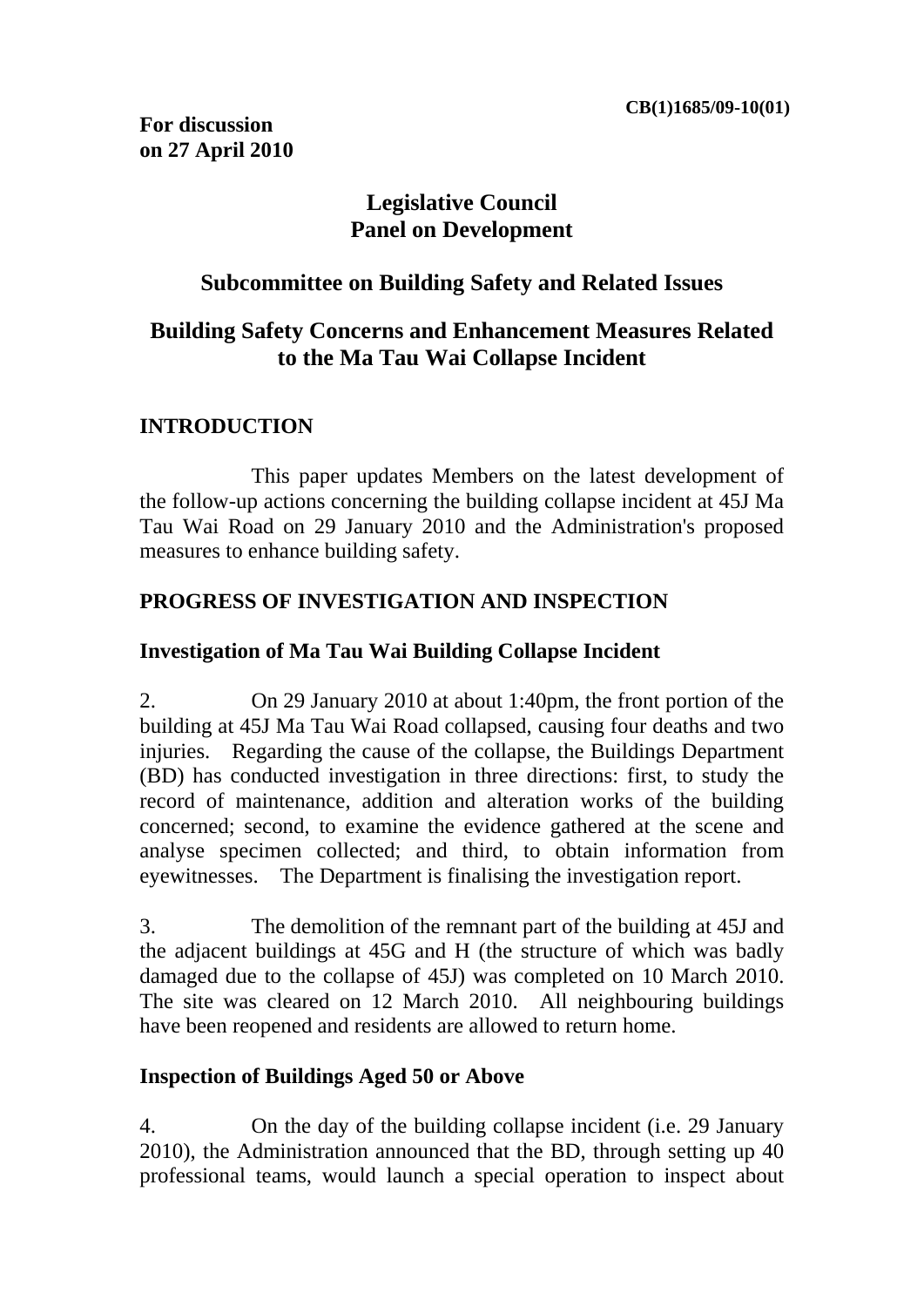4,000 buildings that are aged 50 or above. The purpose of the inspection is to determine whether these buildings are structurally safe. Each team comprised an experienced professional, who may be a building surveyor or a structural engineer, as well as a technical staff. The buildings were grouped into four categories according to their conditions and necessary follow-up actions would also be taken. The four categories are as follows:

Category I: Buildings requiring emergency remedial works Category II: Buildings with obvious defects found Category III: Buildings with minor defects found Category IV: Buildings with no apparent defect

5. Inspections mainly focused on the common areas as well as the external walls and the areas outside the buildings. The inspection programme was completed in late February 2010.

#### Inspection Findings

1

6. A total of 4,011 buildings have been inspected in the operation. The results of inspection show that the buildings are structurally safe in general. There are two Category I cases in which Government contractors were engaged to conduct urgent rectification works<sup>1</sup>. 1,030 buildings were found to exhibit different extents of defects which warrant the issue of repair/investigation orders (i.e. they belong to Category II). The conditions of the remaining buildings are generally acceptable. A breakdown of the categorisation of the buildings inspected is as follows:

|              | <b>Number of Buildings (% of Total)</b> |
|--------------|-----------------------------------------|
| Category I   | $2(0.05\%)$                             |
| Category II  | 1,030(25.7%)                            |
| Category III | 1,270 (31.7%)                           |
| Category IV  | 1,709 (42.6%)                           |
| <b>TOTAL</b> | 4,011 (100%)                            |

- 2 -

<sup>&</sup>lt;sup>1</sup> The rectification action includes the removal of a loose window and loose rendering from the exterior of a building; and the installation of metal frames to the balcony with major cracks found in another building as temporary protective measure to await detailed investigation by an authorized person to be appointed by the owners concerned. Both buildings were structurally safe.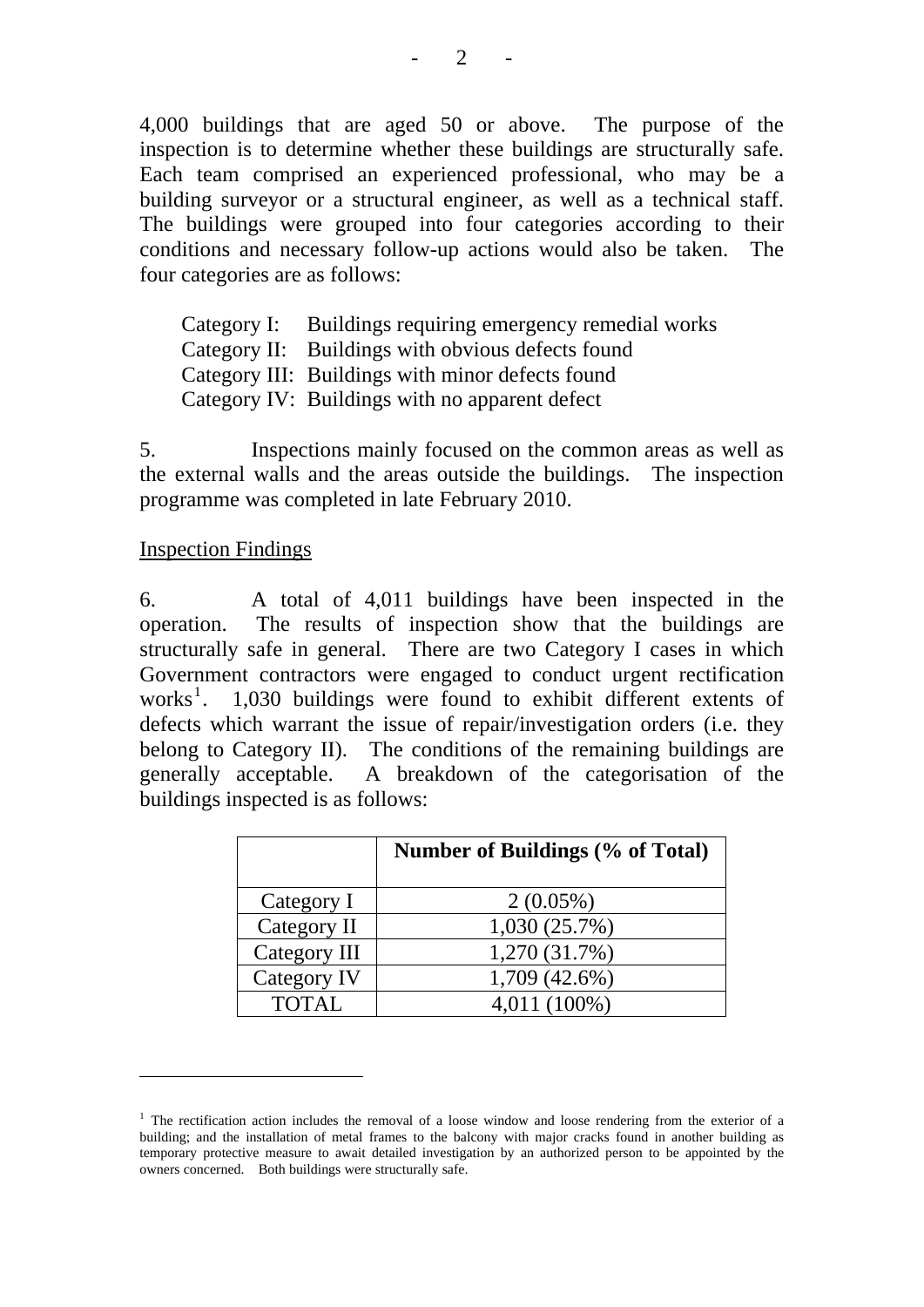7. The districts with the most old buildings are Kowloon City (1,088), Yau Tsim Mong (645), Sham Shui Po (515), Central & Western (493) and Wan Chai (490). In terms of the need for building repair (i.e. Categories I and II), the top five districts are Kowloon City (320), Yau Tsim Mong (272), Sham Shui Po (149), Eastern (81) and Wan Chai (80).

8. The BD will continue with its follow-up actions, and send notification letters to owners/occupiers to inform them of the completion of the inspection, the findings and remind them of the importance of timely building maintenance. Issuance of repair/ investigation orders under the Buildings Ordinance (Cap. 123) (BO) will also follow for the Categories I and II buildings. In fact, for 293 buildings in this group, statutory orders had already been issued in the previous enforcement programmes undertaken by the BD. The Department will follow up with these orders to make sure that the owners concerned will properly repair their buildings. The BD will separately consider issuing statutory orders to the owners of the other 739 buildings. Eligible owners may apply for financial assistance under the existing financial assistance schemes administered by the BD, the Hong Kong Housing Society (HKHS) and the Urban Renewal Authority (URA). We will also consider including buildings the owners of which cannot organise themselves in conducting repair works and are with financial difficulties as Category 2 target buildings under the Operation Building Bright (OBB). In case such owners cannot carry out the repair works and comply with the statutory orders, the BD will conduct the works on behalf of the owners and recoup the cost from the owners concerned after deducting the grants provided under the Operation.

### **PROPOSED MEASURES TO ENHANCE BUILDING SAFETY**

9. The Ma Tau Wai building collapse incident has reminded us that the whole community, including the Government, building owners, occupants, building professionals, the development industry as well as supporting non-governmental organisations, need to further enhance our concerted efforts towards building safety. To tackle the complicated problem of building neglect in a sustainable manner, we have to optimise available resources and maximise synergy amongst the various stakeholders involved in building management and maintenance. The approach should be multi-pronged, covering the following four major areas:-

- 3 -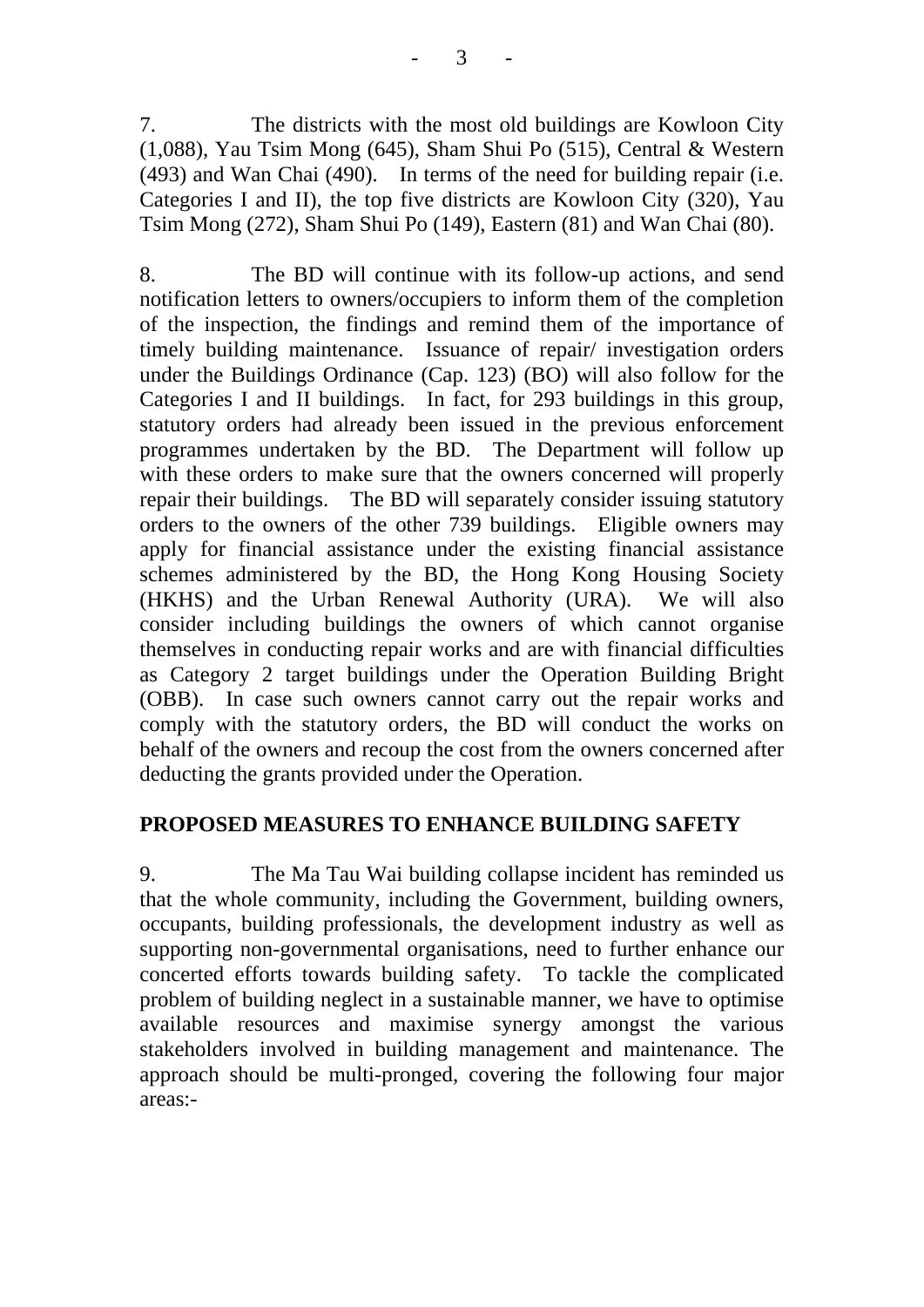- (a) legislation;
- (b) enforcement;
- (c) support and assistance; and
- (d) publicity and public education.

### **Legislation**

10. To provide and maintain a modernised, efficient and user-friendly statutory building control regime to meet the development needs of Hong Kong, the Government has been taking progressive steps to update and refine the statute with a view to improving building safety. More recently, the action includes the introduction of the minor works control system and the proposed mandatory building and window inspection schemes.

11. The legislative process for the minor works control system was completed at the end of last year. The system aims to provide a lawful, simple, safe as well as convenient means for building owners to carry out small-scale building works so as to enhance the safety standards of minor building works and facilitate owners' compliance. We have started the registration for minor works contractors and are now running a large-scale publicity campaign to encourage minor works practitioners to register as soon as possible. Our target is to fully implement the minor works control system within 2010.

12. The Secretary for Development moved the second reading of the Buildings (Amendment) Bill 2010 (the Bill) on 3 February 2010 in the Legislative Council. The Bill proposes to introduce the Mandatory Building Inspection Scheme (MBIS) and the Mandatory Window Inspection Scheme (MWIS). The MBIS will cover private buildings aged 30 years or above, except domestic buildings not exceeding three storeys. The BD will require building owners to carry out inspection (and repair works if necessary) in relation to the common parts, external walls and projections of the buildings once every ten years. Regarding the MWIS, it will cover private buildings aged ten years or above, except domestic buildings not exceeding three storeys. The BD will require building owners to carry out inspection (and repair works if necessary) in relation to windows in both common parts and individual premises of the buildings once every five years.

13. The MBIS and MWIS will arrest the building dilapidation problem in Hong Kong in a sustainable manner in the long run. With regular inspection and repair, the building stock will remain in a healthy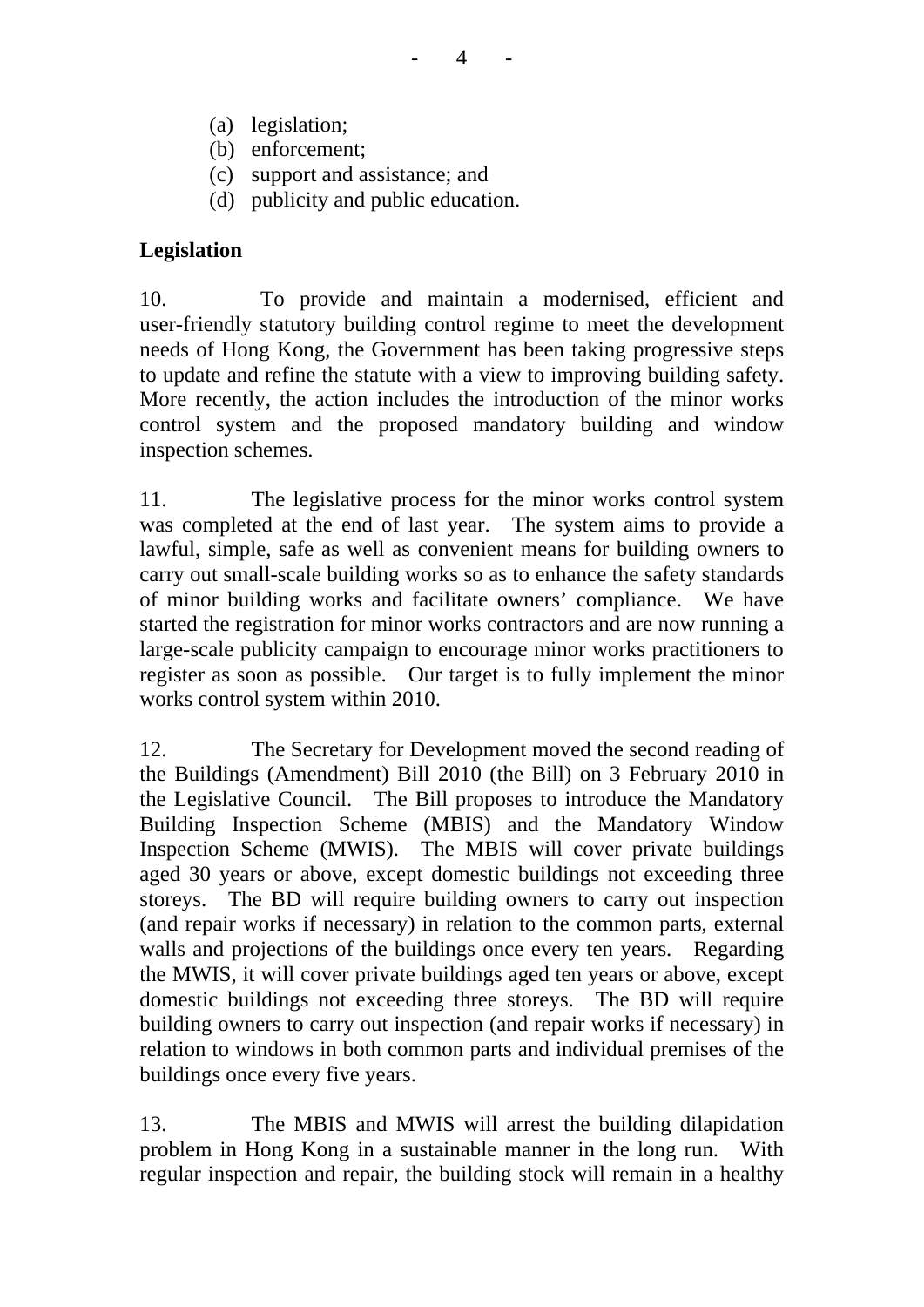state and their serviceable life prolonged. The Bills Committee has held four meetings so far. The Administration will provide full assistance to the Bills Committee, with a view to completing the scrutiny of the Bill as early as possible.

### **Enforcement**

14. Our past enforcement efforts were mostly focused on the then most serious problem which was unauthorised building works (UBWs). With the ten-year UBW enforcement programme of the BD approaching its end next March, in order to dovetail with the proposed new legislative regime, in particular the MBIS and MWIS which encourage preventive maintenance, we plan to shift our focus and devote our enforcement efforts to foster timely maintenance and repair. The proposed legislation for the two mandatory schemes will enable the BD to require owners to conduct regular inspections. Under the existing BO, the BD may also issue repair orders to require owners to rectify any irregularities in their properties that may cause danger. The BD will step up inspections and enforcement, focusing on repair and maintenance requirements, with a view to improving the overall safety condition of buildings in Hong Kong. There are views that a tougher stance should be taken against non-compliant owners to create a stronger deterrent effect. The Department will instigate more prosecution actions as appropriate to sanction owners who do not duly observe the statutory orders to protect building safety. For buildings lacking management and owners of which could not coordinate the repair works by themselves, the BD will consider carrying out the repair works on behalf of owners and then charge them at a later stage. Nevertheless, we have to emphasise that this approach is not a sustainable solution in the long run and it should only be used under special circumstances. Building owners do have the responsibility to properly maintain their properties and should not be allowed to rely on the Government to fulfill their duties. We will also review our enforcement policy against building problems that are of a public concern, including the issues of "sub-divided units" and water seepage.

### **Support and Assistance**

15. We are mindful that some building owners may not possess adequate knowledge or financial ability to carry out the necessary maintenance and repair works for their properties. In fact, we believe that a prerequisite for the successful implementation of our various programmes is the availability of effective support and assistance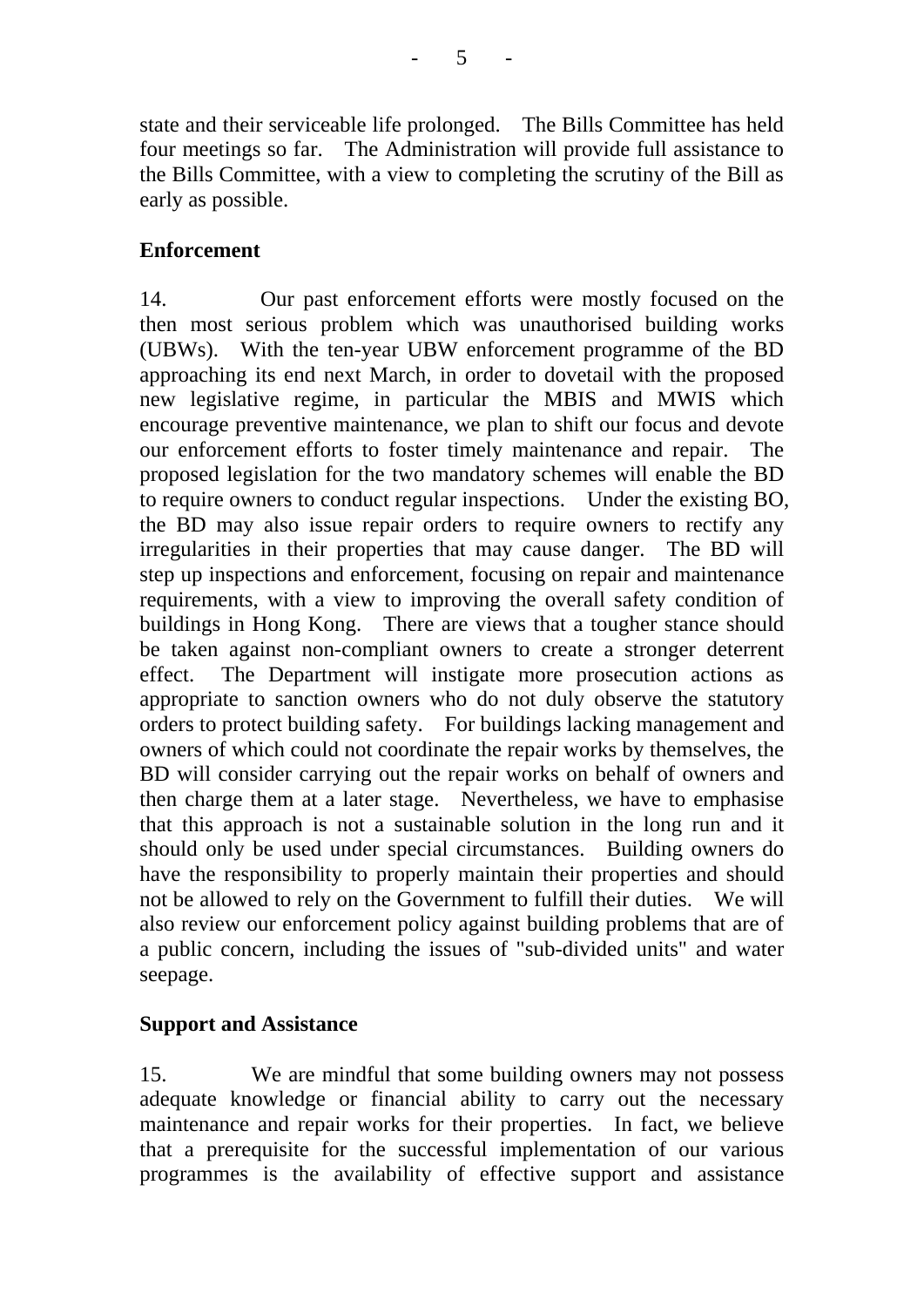measures for owners in need. On this, the Government and our partner organisations, including the HKHS and the URA, have a full range of technical and financial support measures to cater for the needs of different owners' corporations (OCs) and building owners. We are examining if there is room for further consolidation among the various financial support schemes so as to better meet the needs of the owners.

16. In particular, in the 2010-11 Budget, the Financial Secretary announced the injection of an additional funding of \$500 million into OBB to provide targeted assistance to owners of old buildings who cannot co-ordinate maintenance works on their own, including owners of buildings without OCs. We are reviewing the OBB, including the use of the additional funding of \$500 million and the remaining funding in the original \$2 billion, and will report to the Legislative Council Panel on Development around mid-2010 on our detailed plan for the next phase of the Operation.

17. Through the implementation of the OBB, the BD, HKHS and URA have further consolidated their partnership in promoting building safety. With BD focusing on its statutory role to take enforcement actions, and HKHS and URA on the provision of practical advice and technical support, the three organisations have created much synergy in taking forward their shared goal of improving building safety in Hong Kong. We will continue to nurture such modus operandi so developed and utilise the same in pursuing the Government's future policy initiatives to enhance building safety, in particular in the implementation of the MBIS and MWIS.

# **Publicity and Public Education**

18. The Ma Tau Wai building collapse incident has revealed that the building safety awareness of the general public is still weak. Our long term objective is to foster a building safety culture in Hong Kong, so that all stakeholders involved (building owners, occupants, building professionals, contractors and workers) will possess the self-awareness to properly observe building safety. A safe built environment can only be sustained if all concerned in our community responsibly play their part.

19. Maintaining building safety is the ultimate responsibility of building owners. This will be the main message that we will drive home in our future public education programmes. We will put emphasis on owners' responsibility and merits of timely maintenance, risk from unsafe building works and liability from constructing/retaining UBWs. We

- 6 -